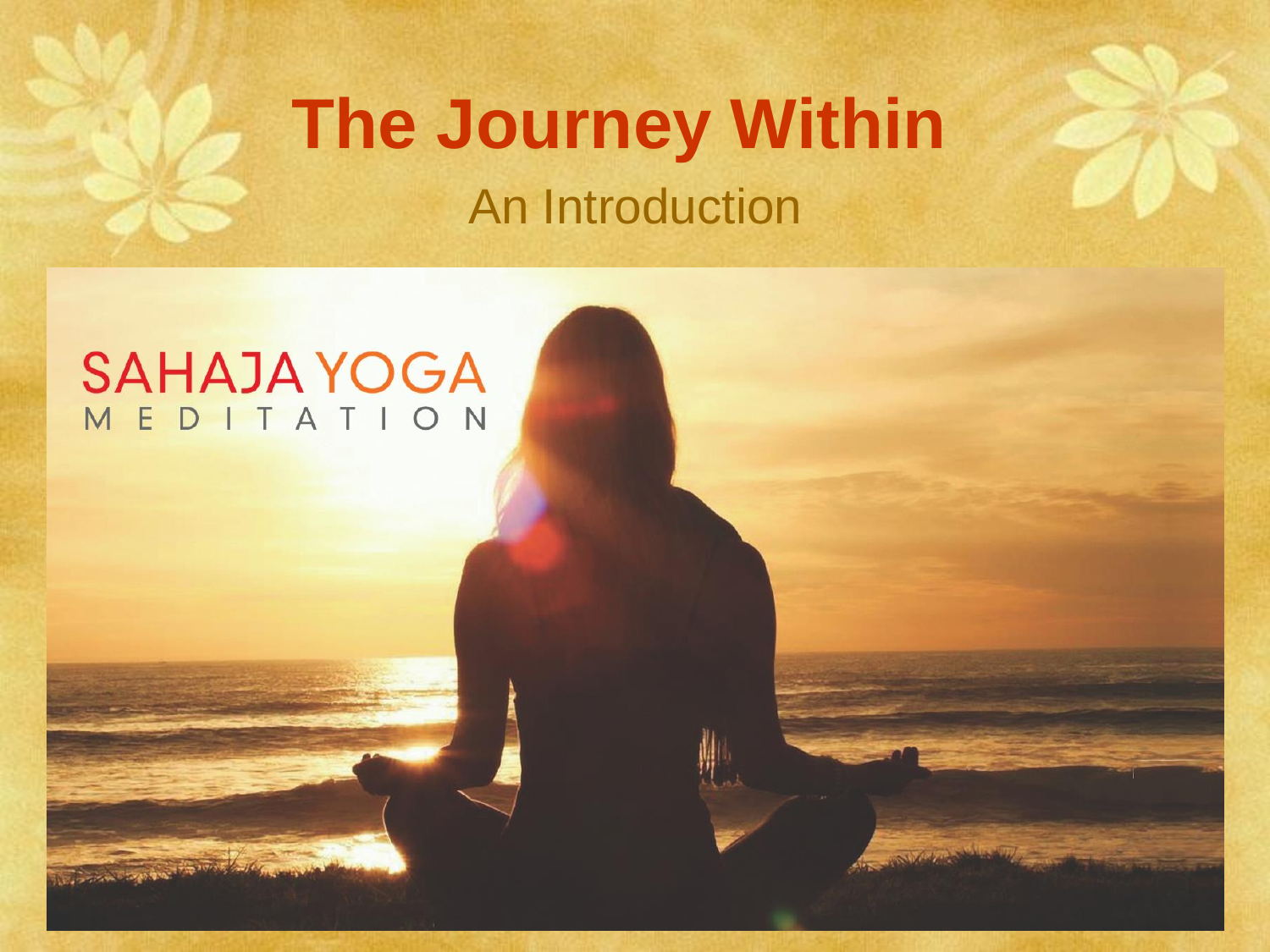

"**Saha**" = with and "**ja**" = born "**Sahaja**" = born with, also: spontaneous "**Yoga**" = Union of one's own divine energy with the All-pervading power

"Sahaja Yoga" = spontaneous union of the All-pervading power and the Self, also called Self-realization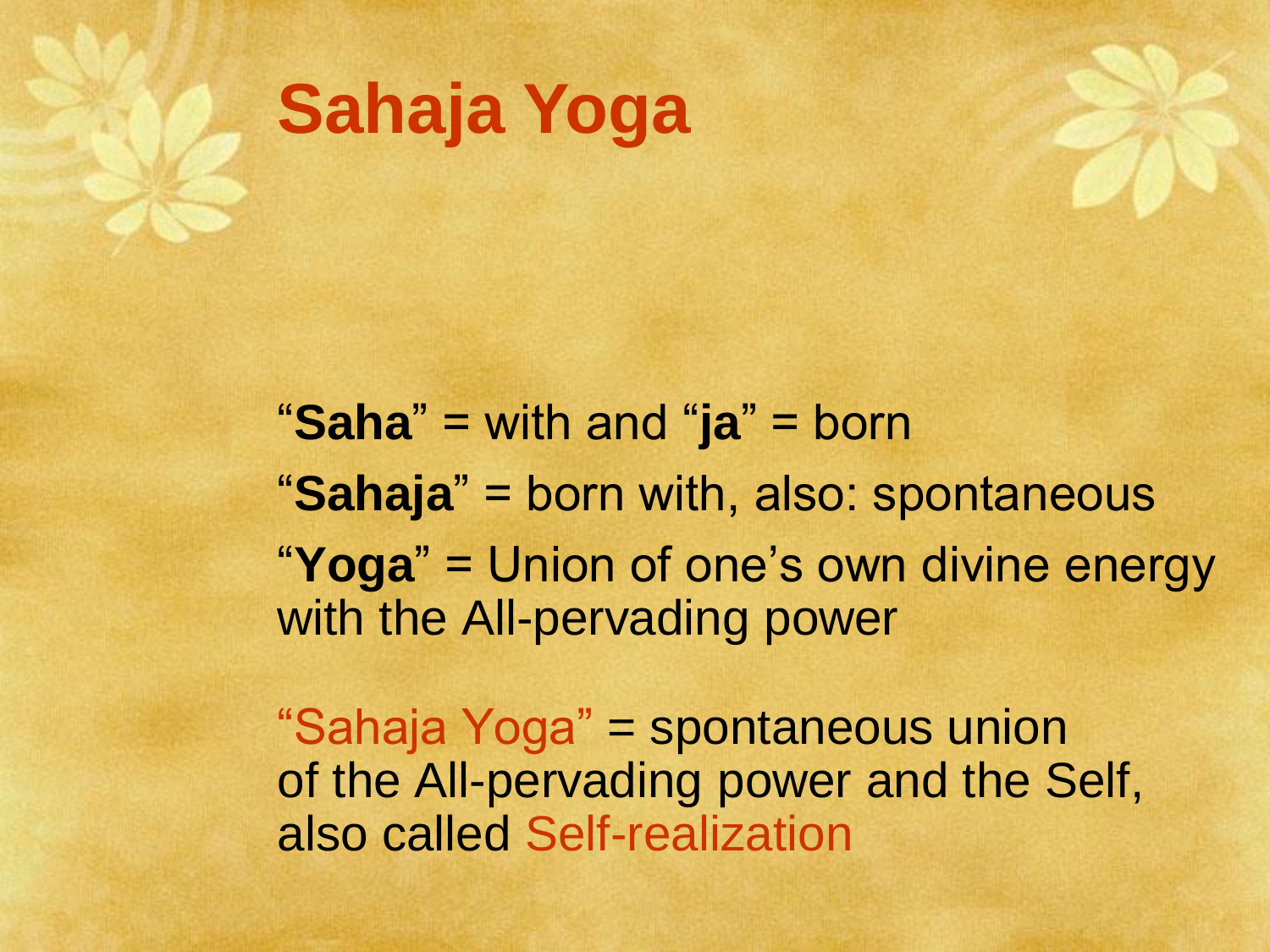### **Effects of Self-realization**

- Cool breeze over the whole body and on the palms of your hands and on the top of your head (fontanel bone area)
- Thoughtless awareness Nirvichara Samadhi
- Awareness of chakras and nadis Collective Consciousness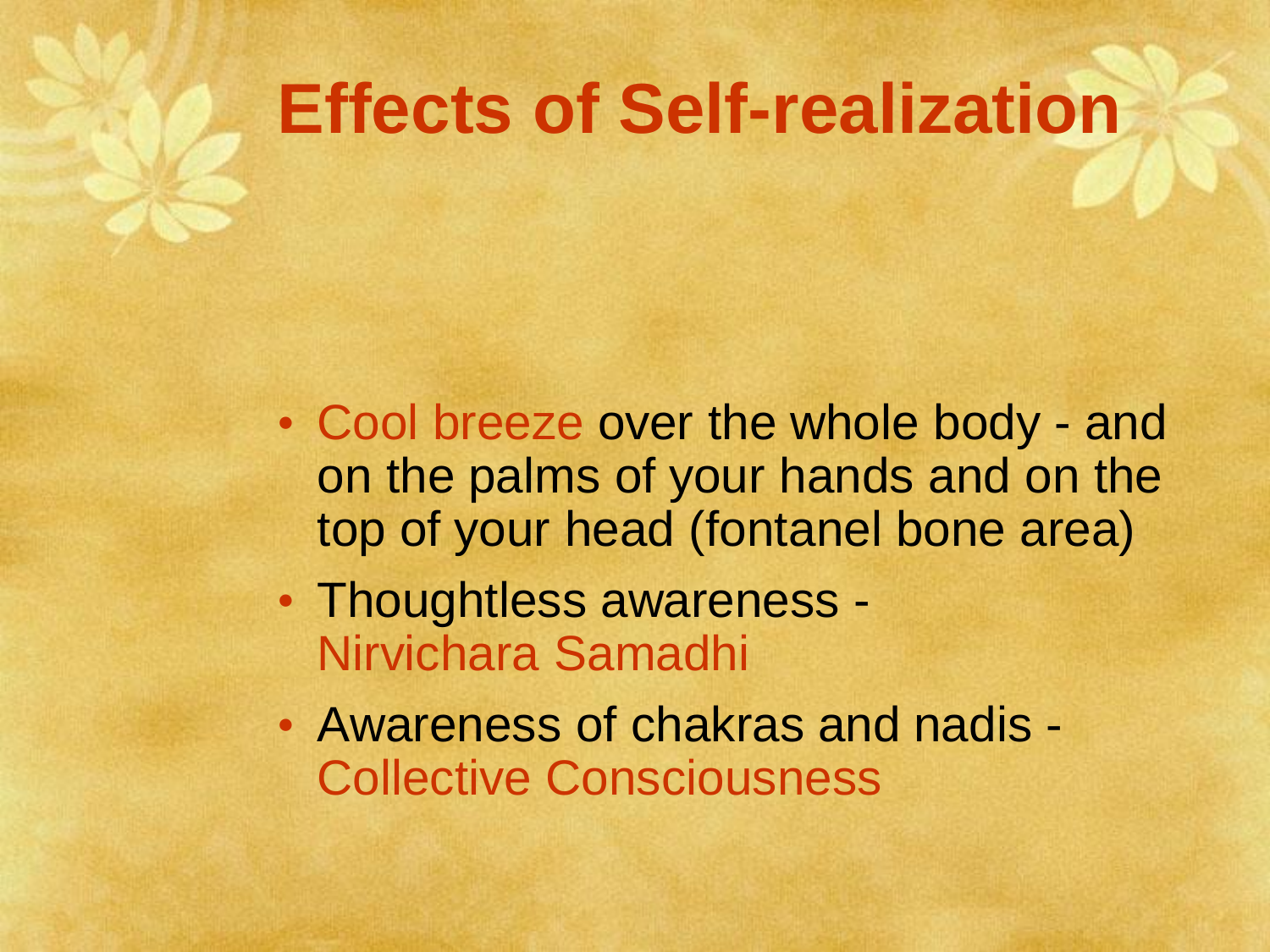## **The Inner System**

Our inner system consists of three major energy channels, called nadis, which are grossly represented by left and right sympathetic and para-sympathetic nervous system.

Also there are seven energy centers, called chakras, which are grossly represented by the nerve plexuses within the spinal cord.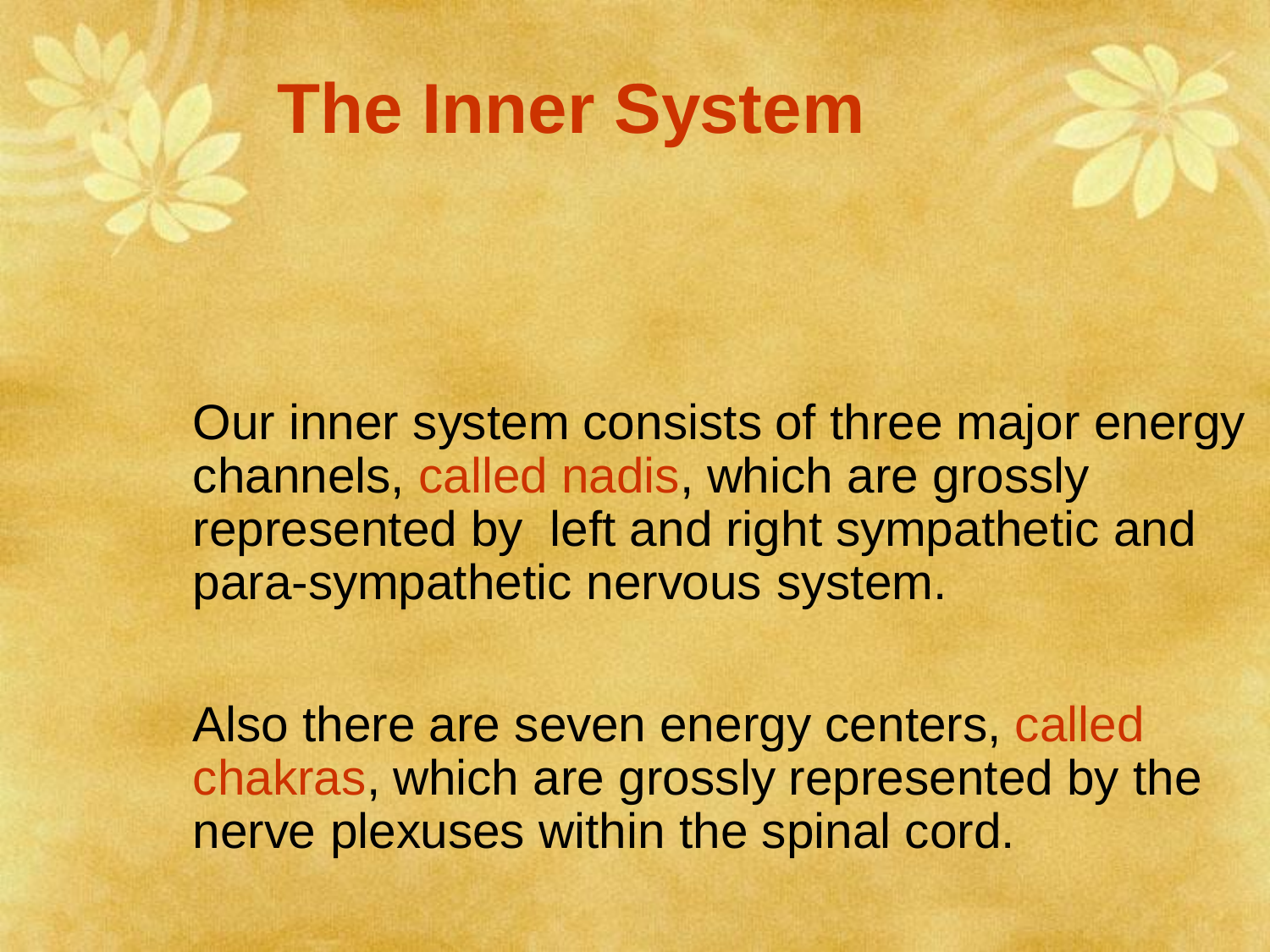# **The Three Channels**

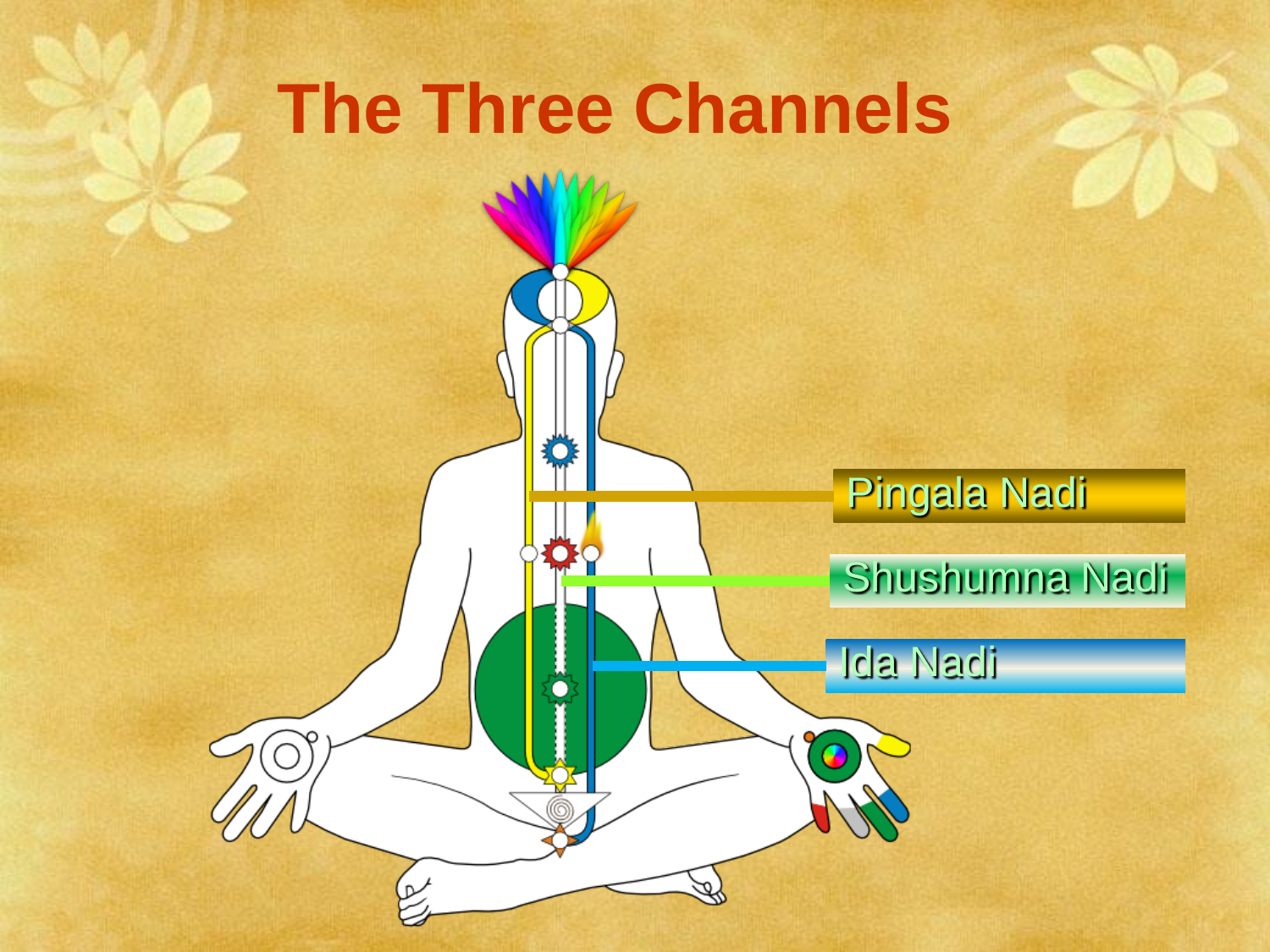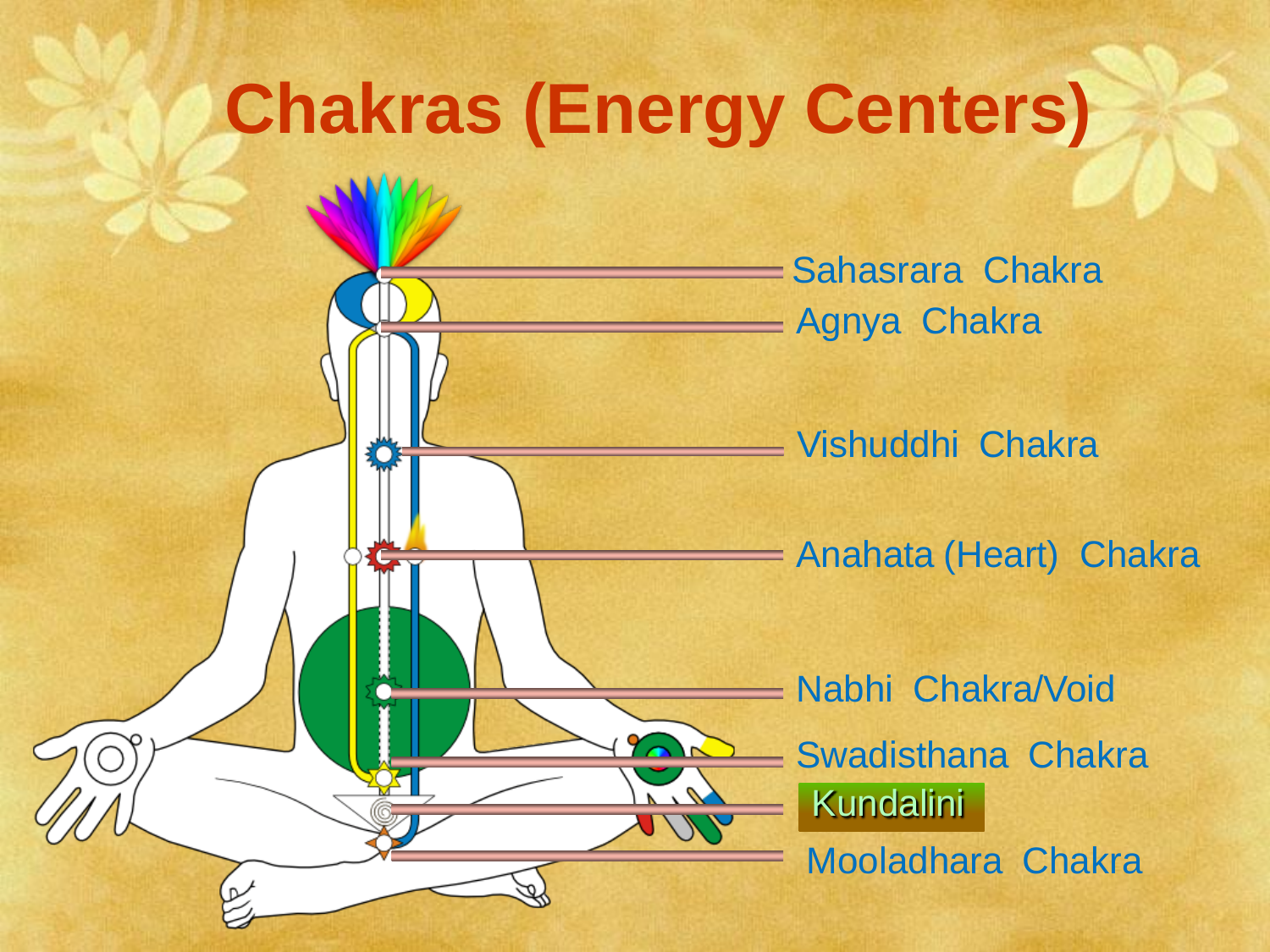#### • All-pervading energy - Ruh, Holy Spirit, Tao, Paramchaitanya

- Power of pure desire, spiritual & maternal
- Dormant in the sacrum bone
- The awakening the principal goal of all religions and spiritual traditions
- Self-realization

**Kundalini**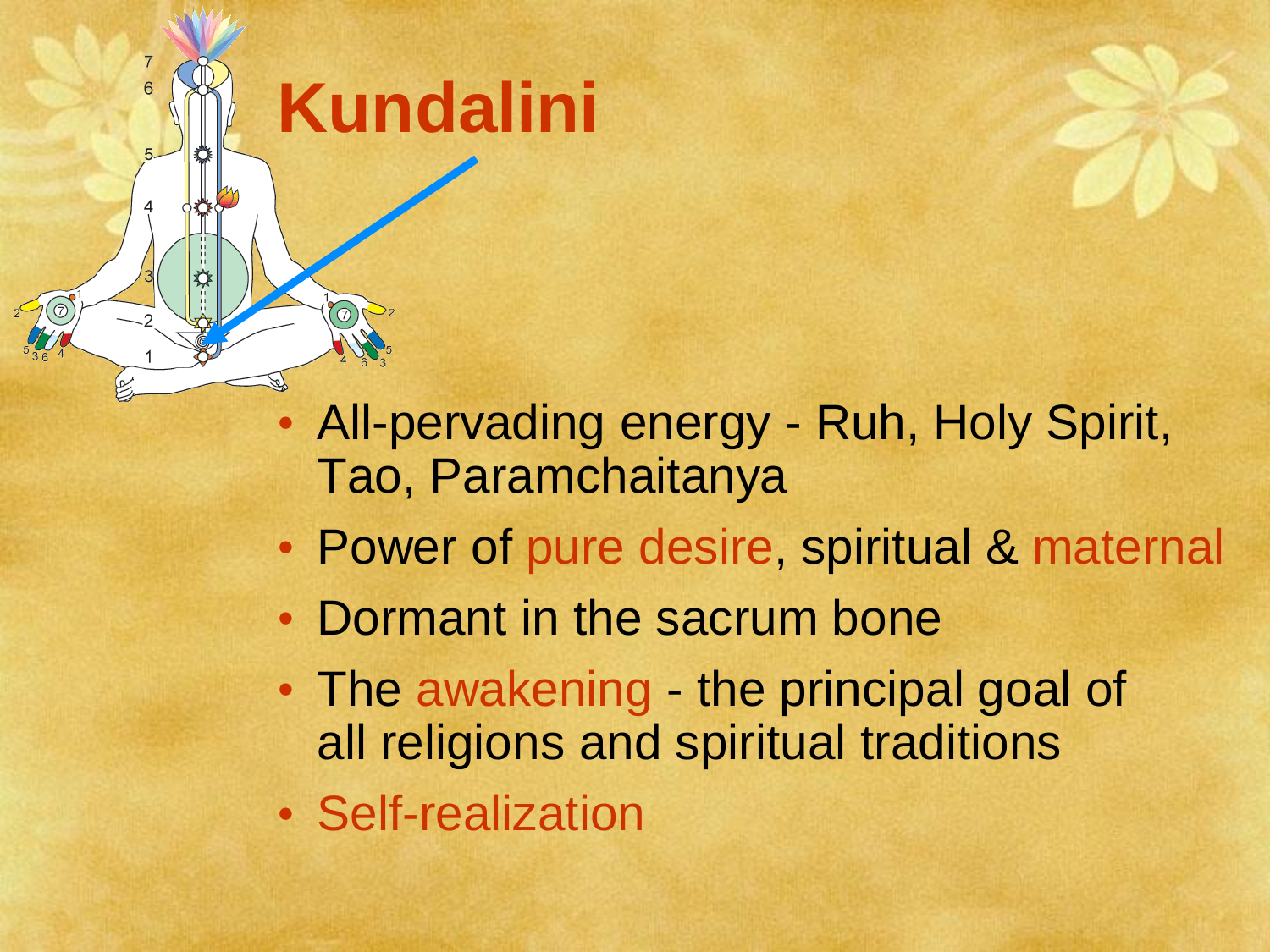## **Mooladhara Chakra**

**Innocence** 

- Pure joy of a child
- Represented by Earth element
- Dignity, balance, sense of direction
- 'Inner' wisdom
- Eternal and indestructible qualities, waiting to manifest when the Kundalini is awakened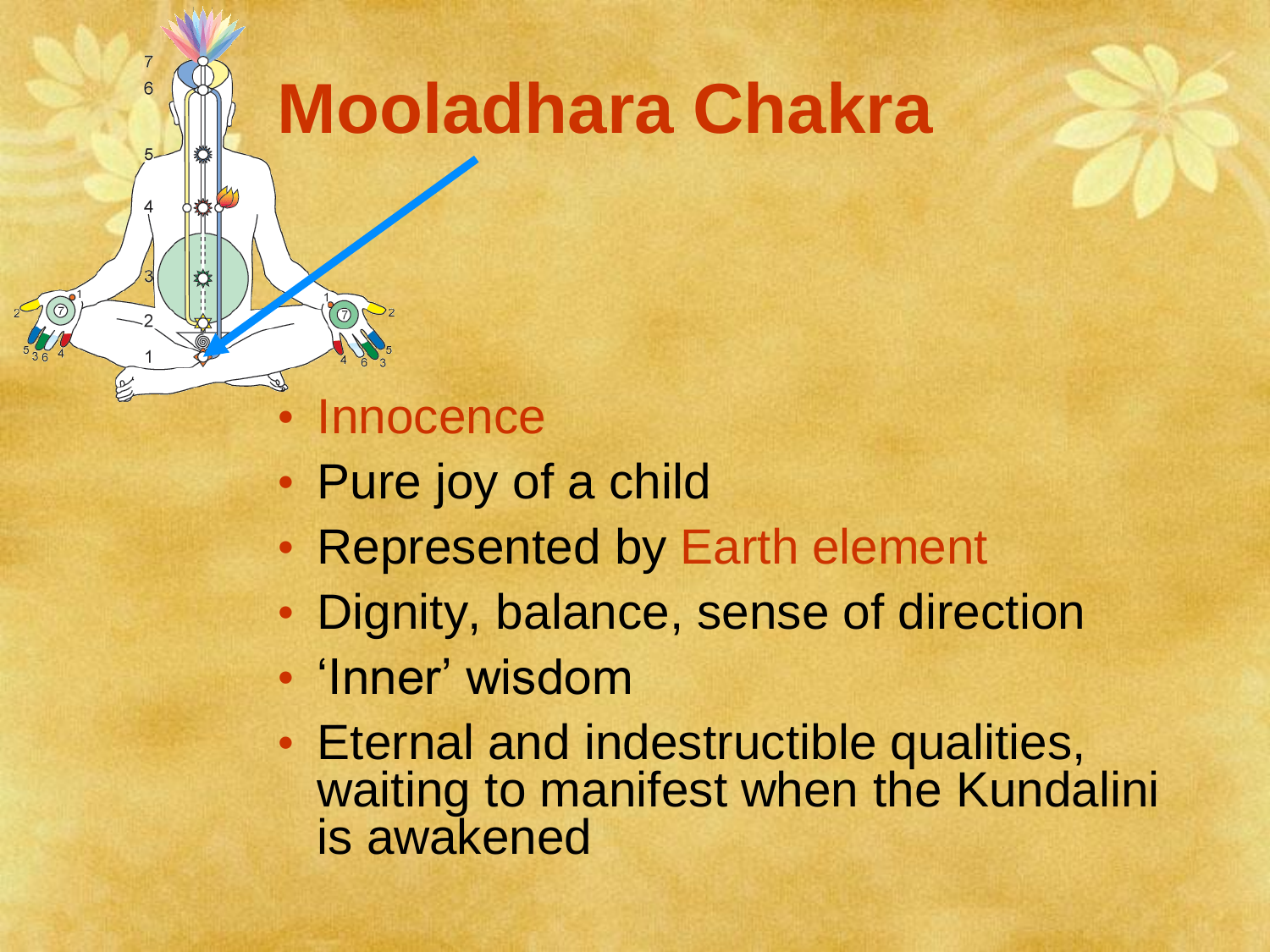# **Swadisthana Chakra**

• Creativity

- Pure attention
- Pure knowledge (not mental, but direct perception of reality)
- Represented by Fire element
- Connected to the inner fountain of inspiration
- Liver, kidneys and lower part of abdomen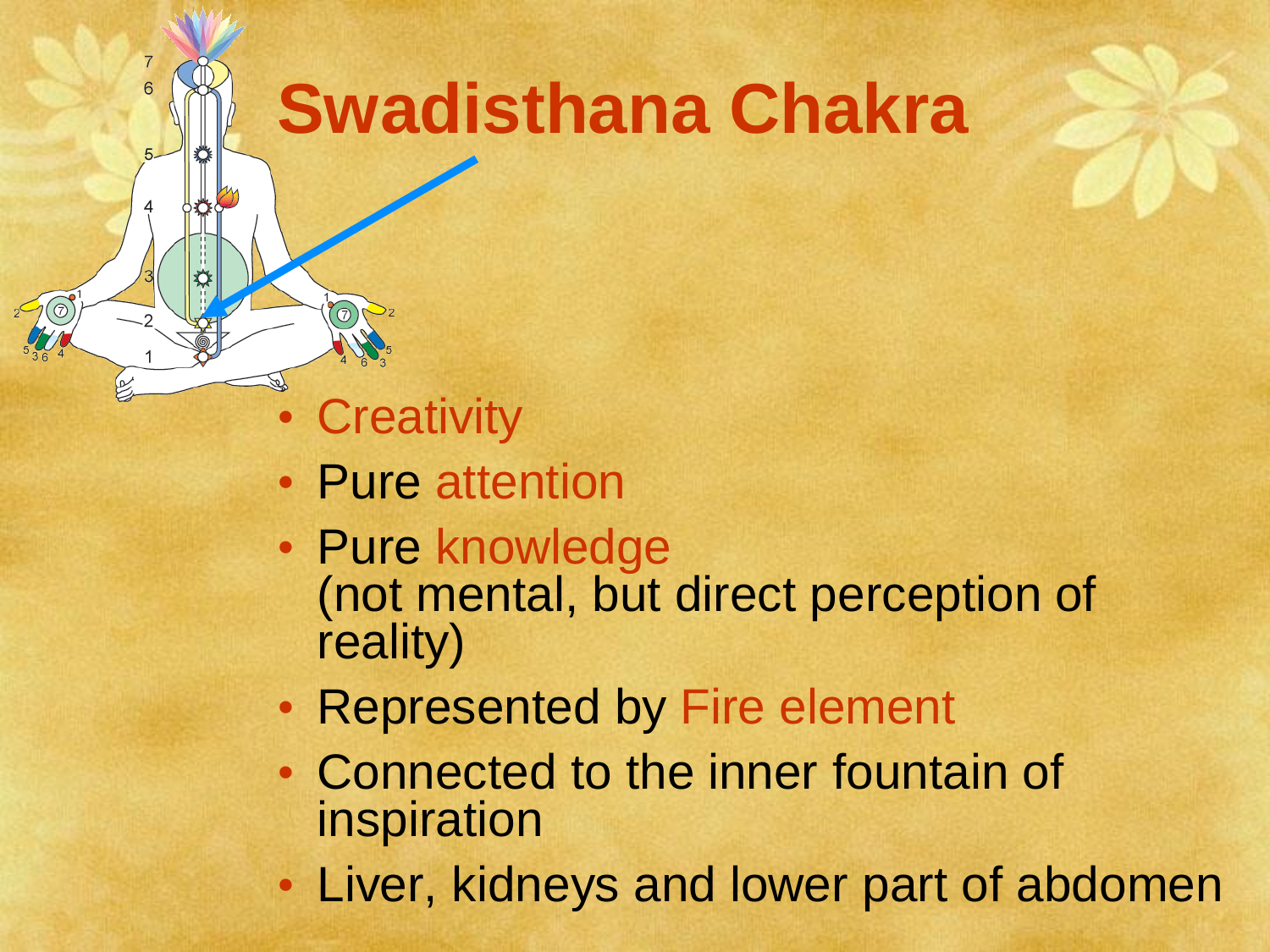# **Manipur (Nabhi) Chakra**

- Complete satisfaction and contentment
- **Represented by Water element**
- Generosity

- Desire for spiritual ascent and evolution
- Correct behaviour, inner sense of morality
- Complete balance on all levels of life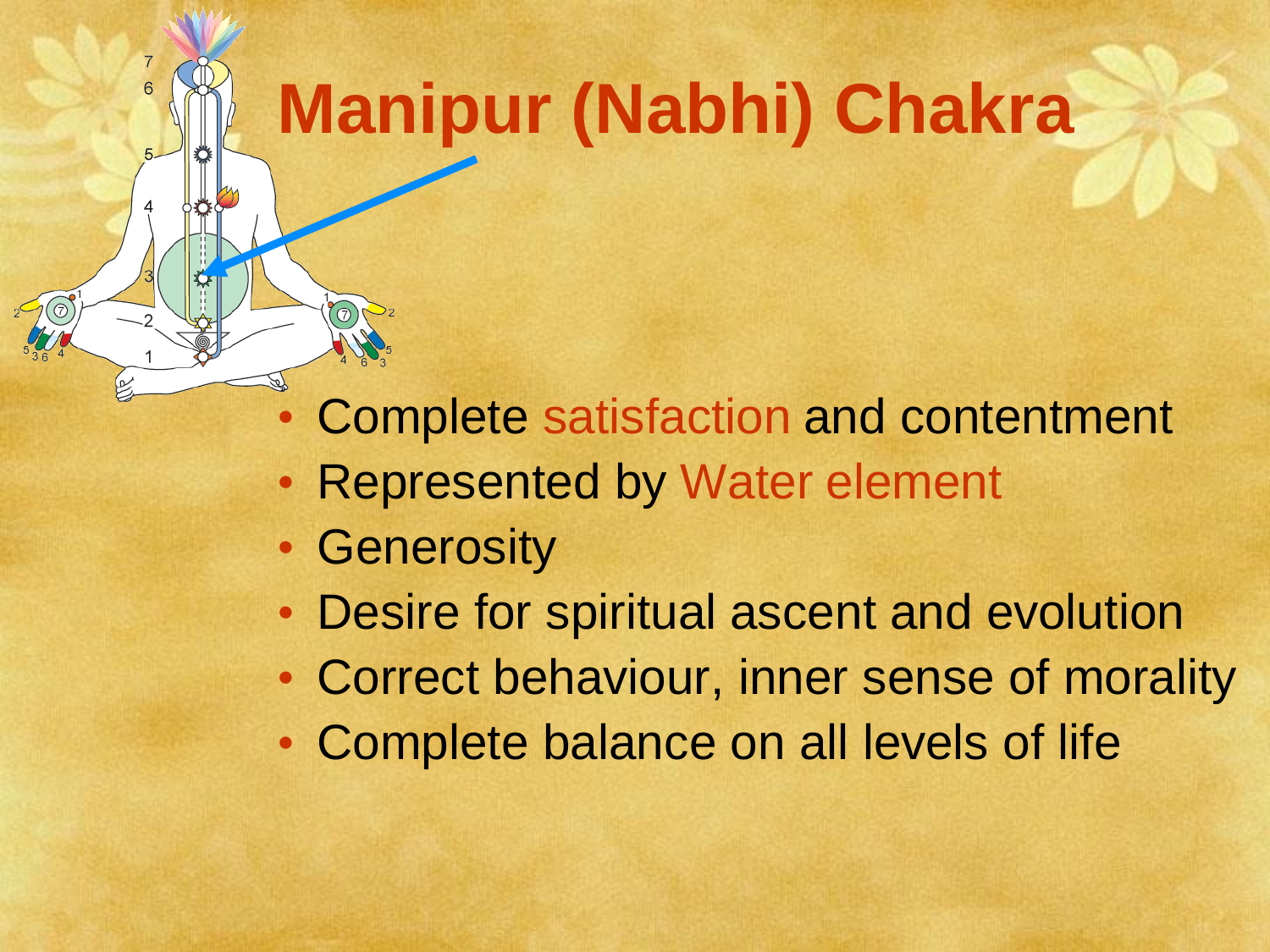

- Your own master, your own spiritual guide
- Knowledge in the finger tips

**The Void**

- Power to correct unbalanced chakras
- Rid yourself of bad habits, laziness, etc.
- False gurus tricks of power, money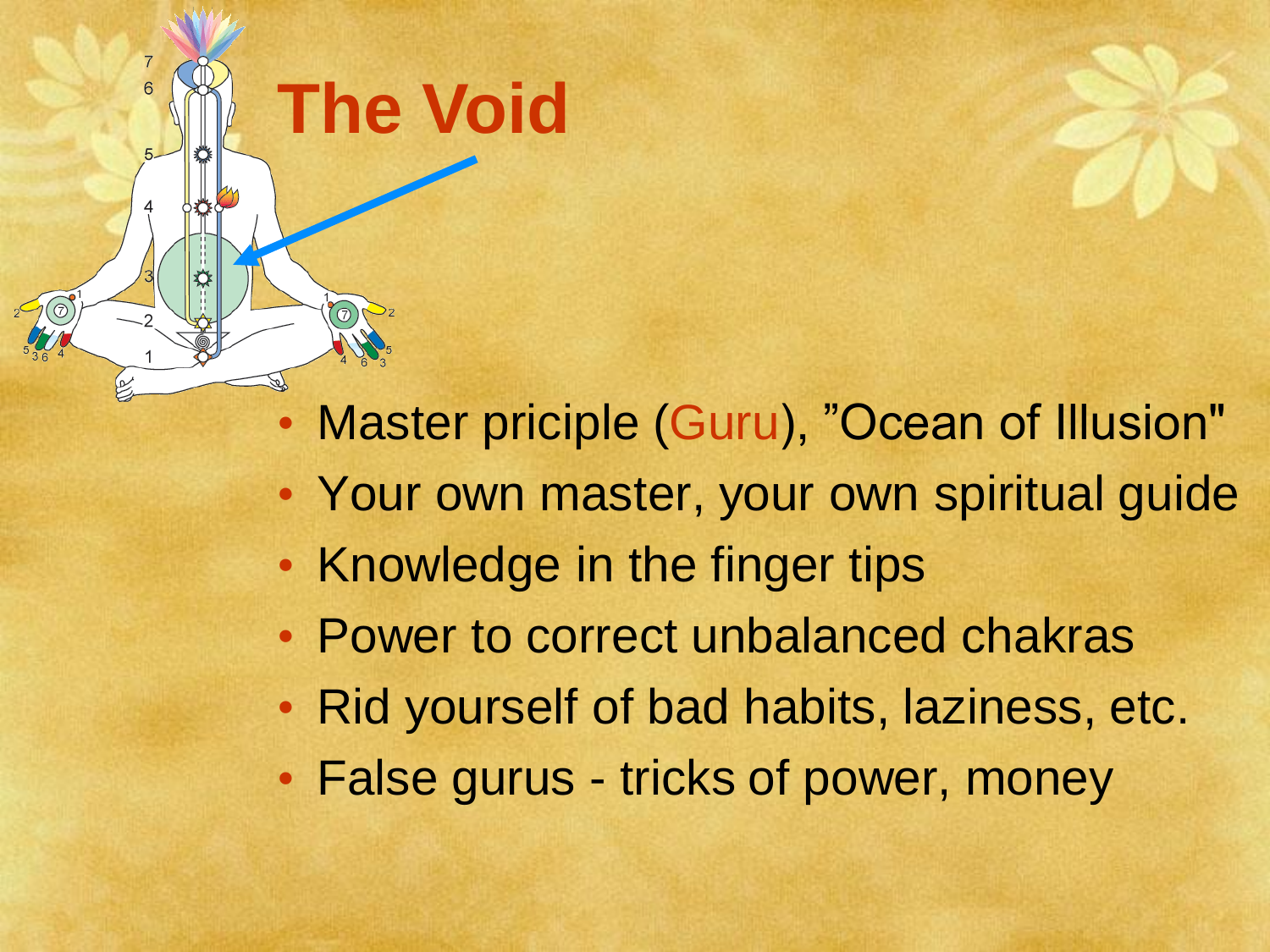# **Anahata (Heart) Chakra**

• Spirit, the true Self

- Compassion and love
- Sense of responsibility
- Represented by Air element
- Complete security and trust
- Free of worries and fear when enlightened by Kundalini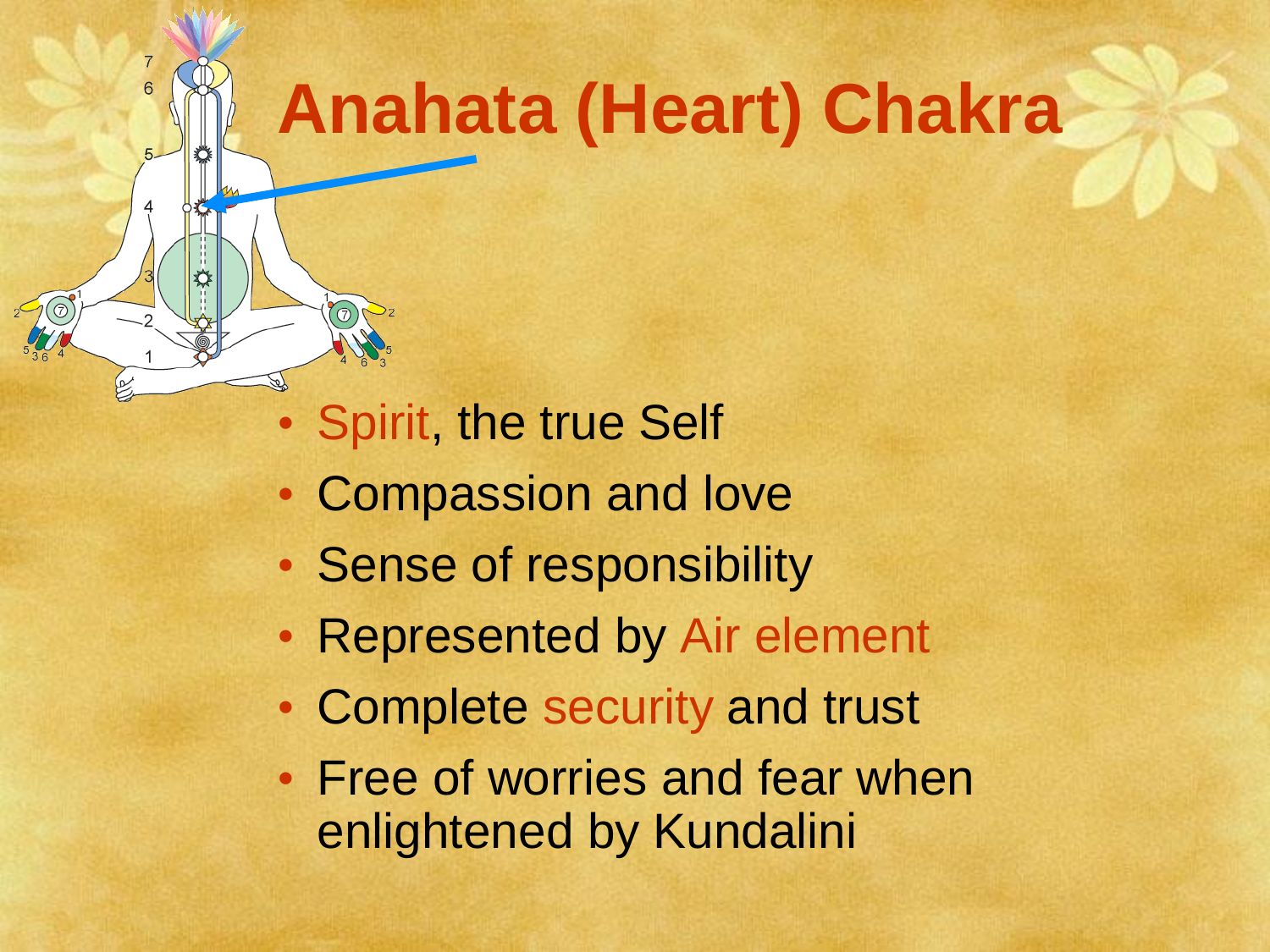# **Vishuddhi Chakra**

• Diplomacy

 $\overline{7}$  $\overline{6}$ 

- Pure relationships
- Happy disposition
- Represented by Ether element
- No feeling of guilt and remorse
- Soft and compassionate voice
- Collectivity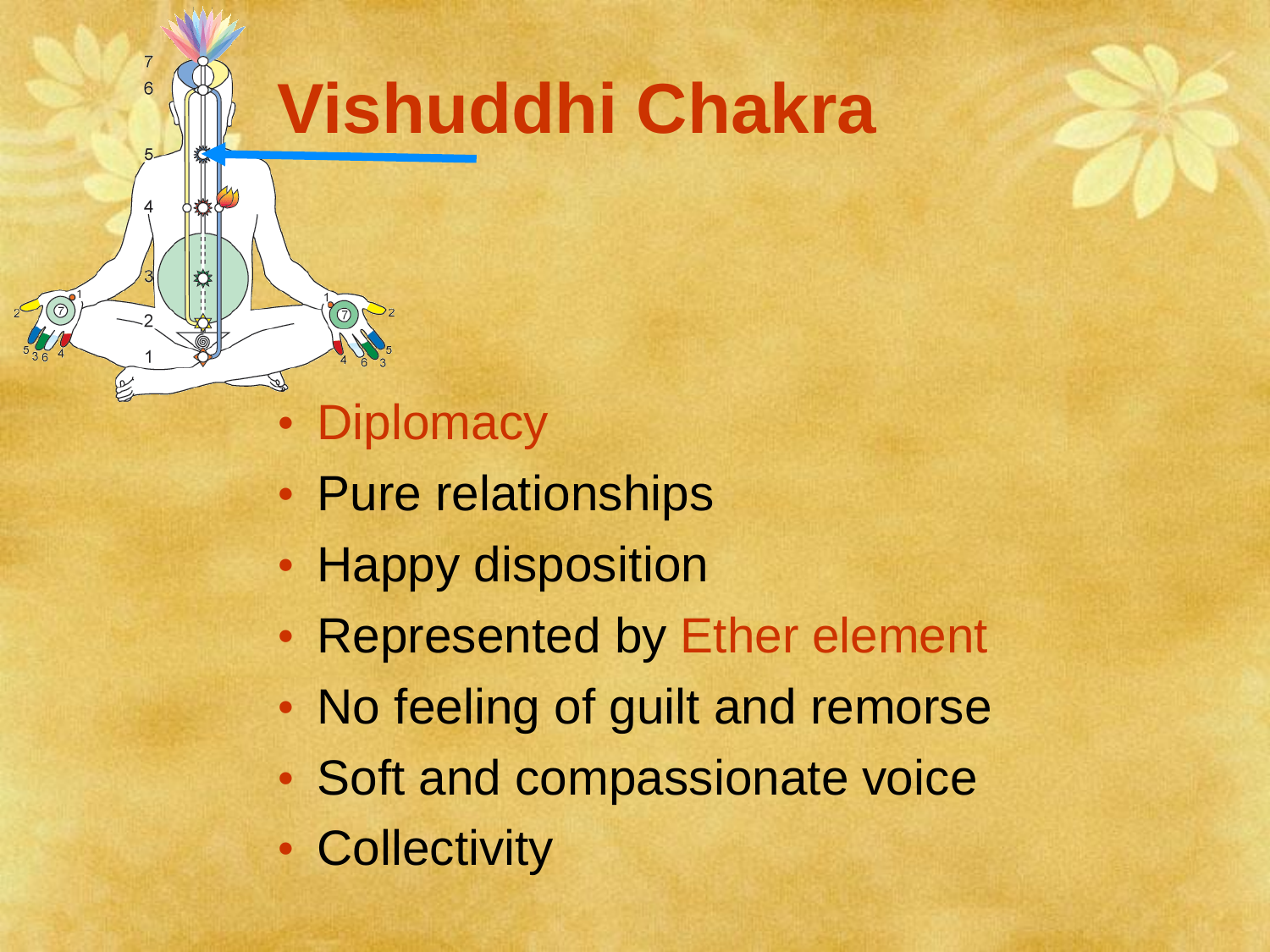# **Agnya Chakra**

 $\overline{7}$  $\overline{6}$ 

• Forgiveness and compassion

- Humility, nobility and generosity of Spirit
- Removal of anger, hatred and resentment
- Narrow gate
- Represented by Light element
- Ego, conditionings, bad habits, racism, wrong identifications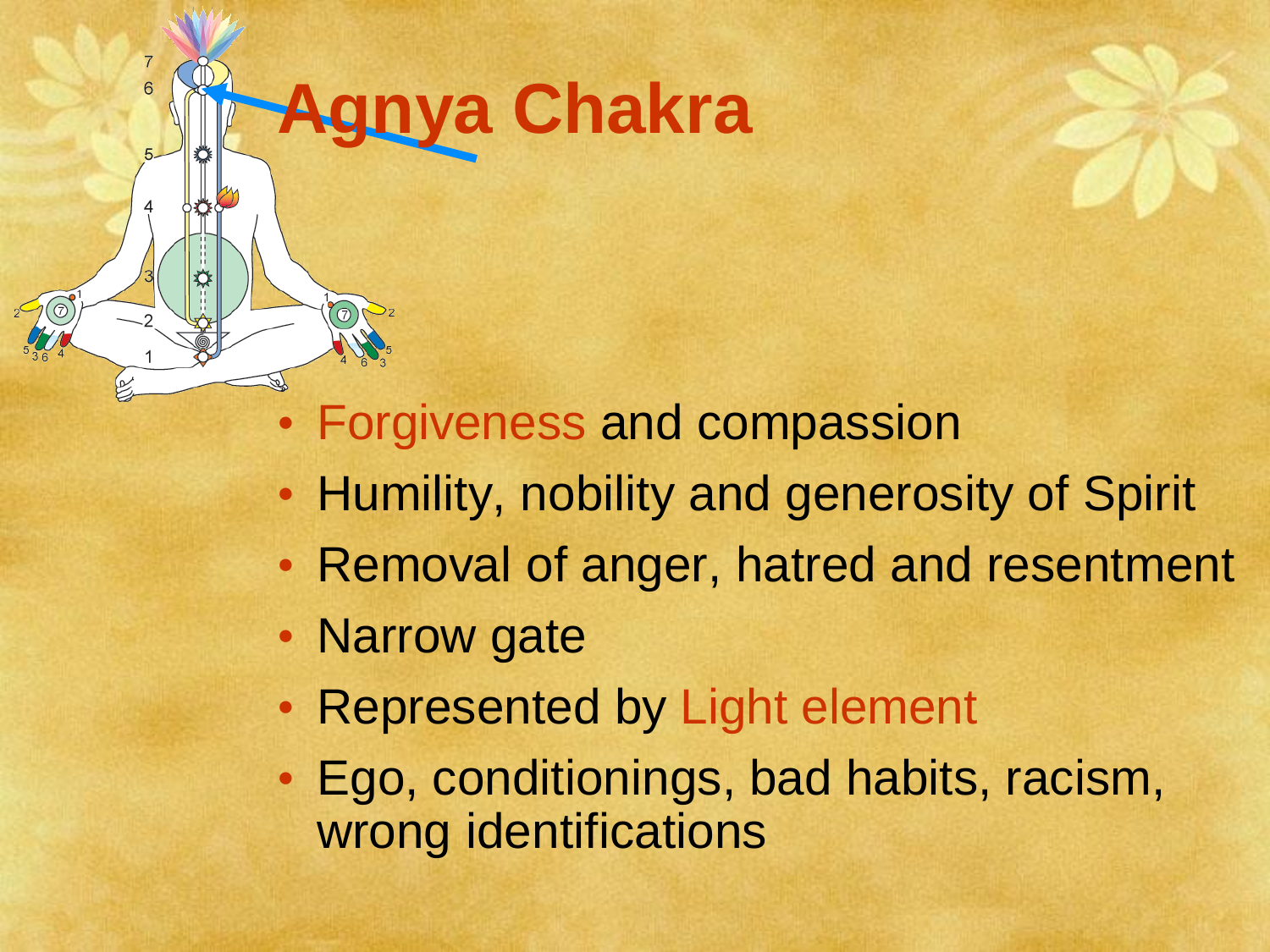# **Sahasrara Chakra**

 $\overline{7}$  $\overline{6}$ 

- Integration of all chakras
- Highest point of the evolution of human consciousness
- Direct and absolute perception of reality in our central nervous system
- Beyond our mind and concepts
- Self-realization Shri Mataji's present to humanity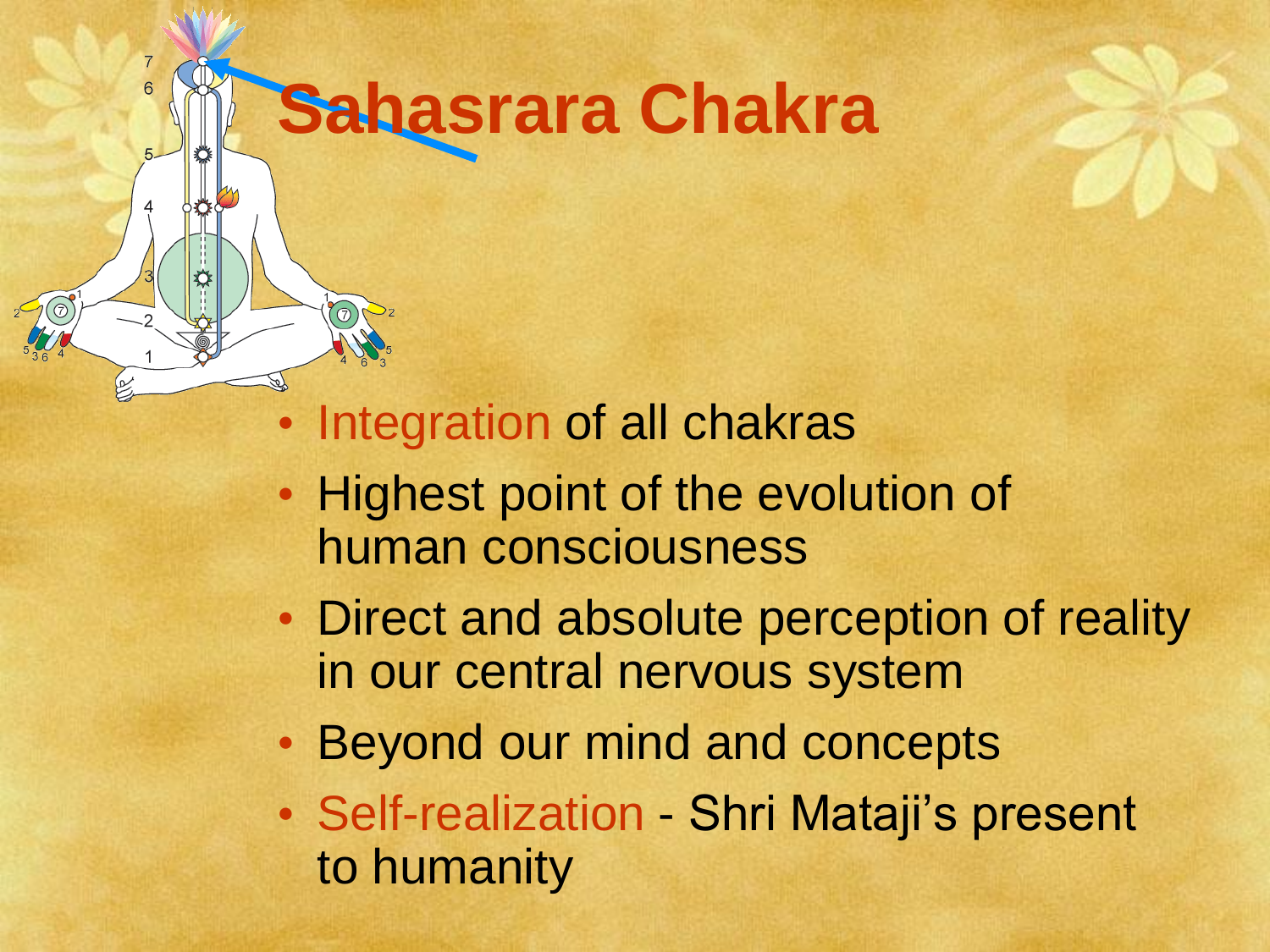# **Regular Meditation**

- Gradual improvement of chakras
- Inner peace
- Disappearance of physical, psychological and psychosomatic problems, as well as incurable diseases
- Improvement of family, professional and spiritual life

#### **Meditation twice daily is a necessity**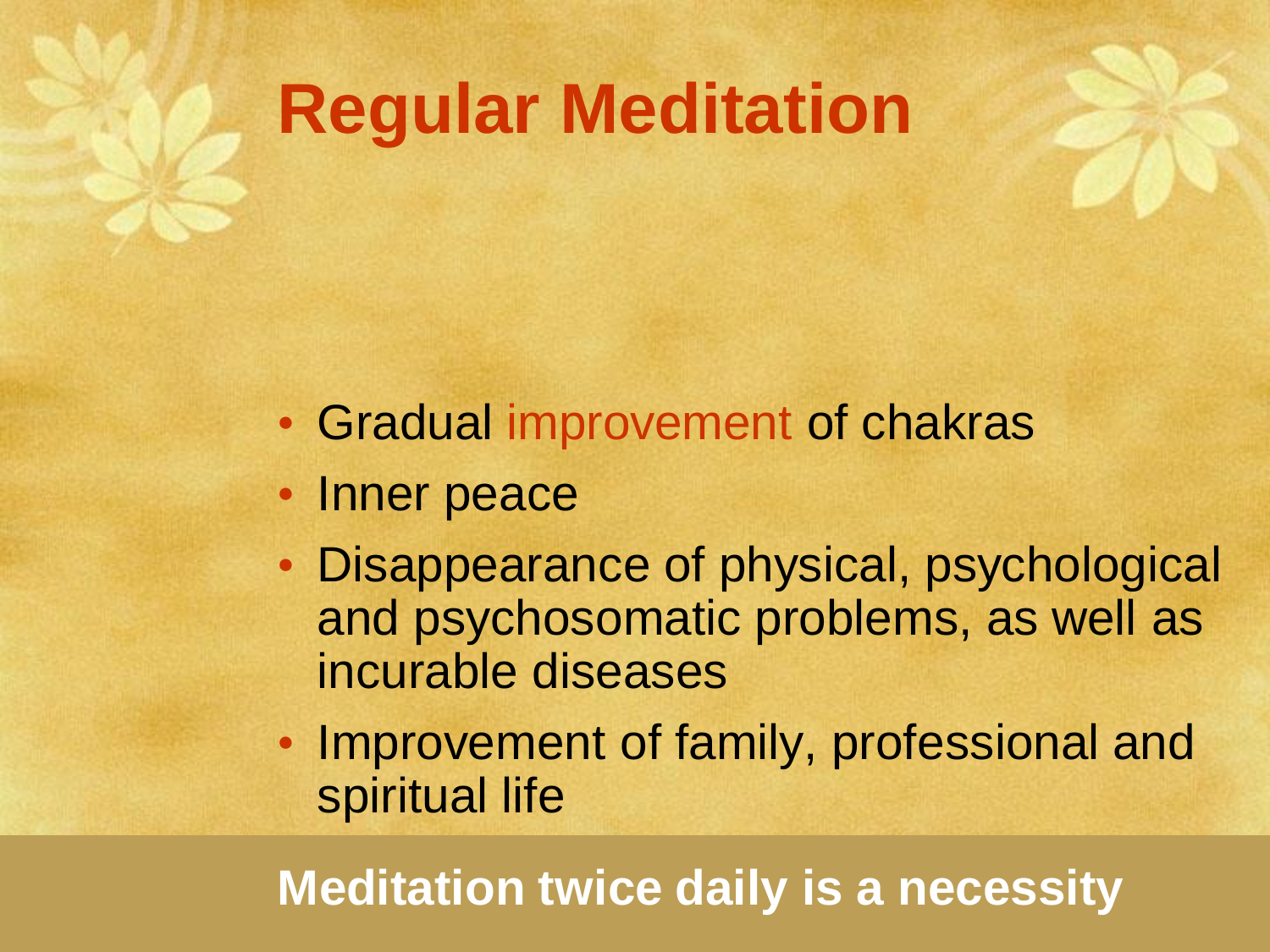# **Shri Mataji Nirmala Devi**



- Born March 21, 1923, in India
- Direct descendents of the royal dynasty of Shalivahanas
- "Quit India" movement activist
- Studied medicine and psycology at the Christian Medical College in Lahore
- Born with complete Self-realization
- Thoroughly studied multi-faceted problems of human beings to find common solution